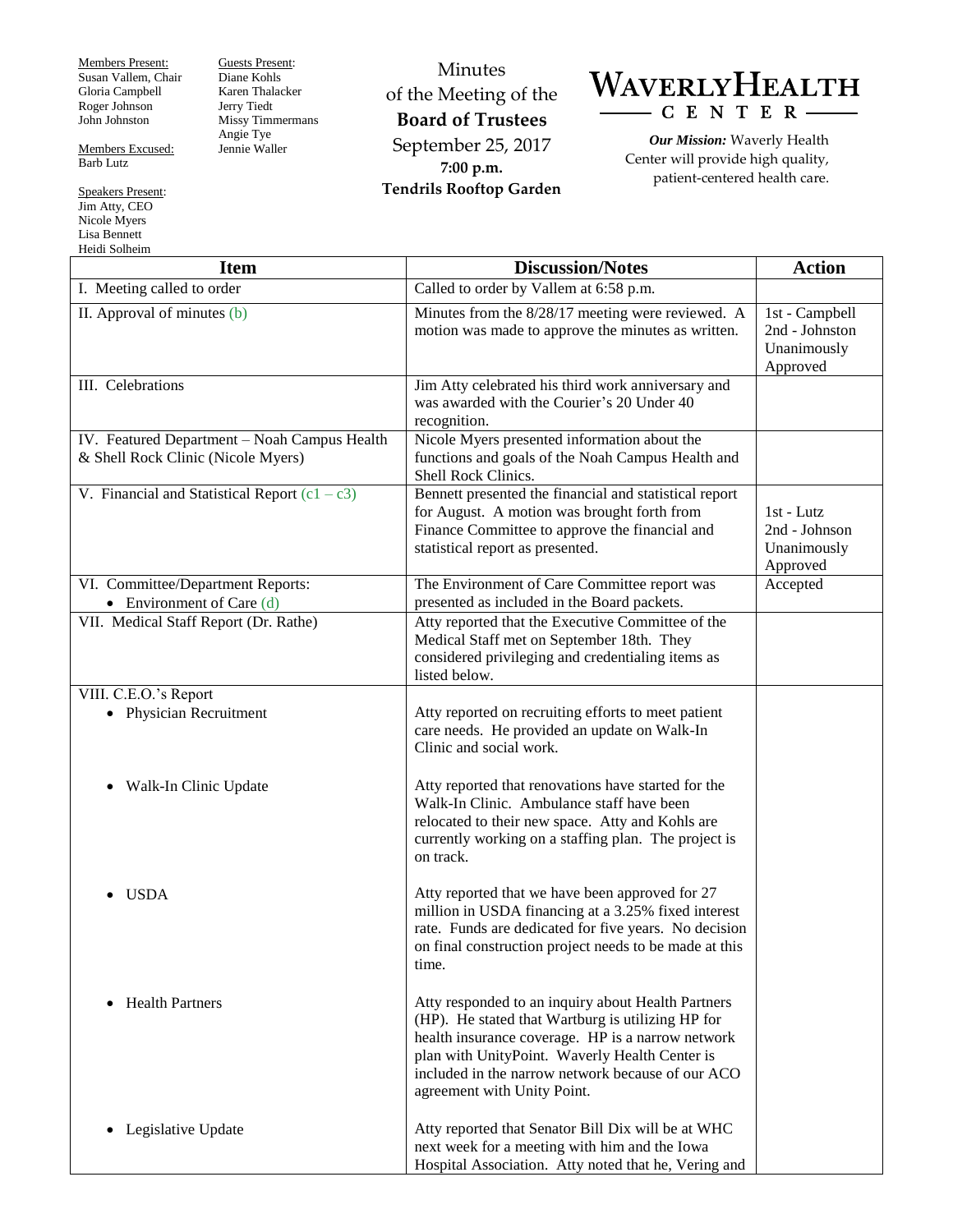|                                                                                                                                                                                                                                                                                                                                                                                                                                                                                                                                                                                                                                                                                                                                                                                                                                                                                                                                                                                                                                                                                                                                                             | Nathem are active on the IHA Advocacy Committee.<br>He reported that Nathem co-authored a mental health<br>position paper through the group.                                                                                                                                                                                                                                                                                                       |                                                             |
|-------------------------------------------------------------------------------------------------------------------------------------------------------------------------------------------------------------------------------------------------------------------------------------------------------------------------------------------------------------------------------------------------------------------------------------------------------------------------------------------------------------------------------------------------------------------------------------------------------------------------------------------------------------------------------------------------------------------------------------------------------------------------------------------------------------------------------------------------------------------------------------------------------------------------------------------------------------------------------------------------------------------------------------------------------------------------------------------------------------------------------------------------------------|----------------------------------------------------------------------------------------------------------------------------------------------------------------------------------------------------------------------------------------------------------------------------------------------------------------------------------------------------------------------------------------------------------------------------------------------------|-------------------------------------------------------------|
| IX. Old Business<br>• Information Systems Update (Jerry Tiedt)                                                                                                                                                                                                                                                                                                                                                                                                                                                                                                                                                                                                                                                                                                                                                                                                                                                                                                                                                                                                                                                                                              | Tiedt provided an IS update, noting that we are<br>working on data migration from our current<br>electronic medical record to eCW. He reported that<br>our eCW consultant will be onsite next week to<br>provide training for the test environment. Tiedt<br>noted that our Business Associates Agreement is<br>being reviewed by the eCW legal department, after<br>that we should have a contract to bring forward to<br>the Board for approval. |                                                             |
| X. New Business<br>• Critical Access Hospital Annual Program<br>Evaluation (f)                                                                                                                                                                                                                                                                                                                                                                                                                                                                                                                                                                                                                                                                                                                                                                                                                                                                                                                                                                                                                                                                              | Atty presented the Critical Access Hospital Annual<br>Program Evaluation. A motion was made to approve<br>the program evaluation as presented.                                                                                                                                                                                                                                                                                                     | 1st - Johnston<br>2nd - Campbell<br>Unanimously<br>Approved |
| <b>Environment of Care/Emergency</b><br>$\bullet$<br>Management Annual Evaluations (h1-h7)                                                                                                                                                                                                                                                                                                                                                                                                                                                                                                                                                                                                                                                                                                                                                                                                                                                                                                                                                                                                                                                                  | Bennett presented the EOC and Emergency<br>Management Operations Fiscal Year 2017 annual<br>evaluations as included in the Board packets. A<br>motion was made to approve the annual evaluations<br>as presented.                                                                                                                                                                                                                                  | 1st - Johnson<br>2nd - Campbell<br>Unanimously<br>Approved  |
| <b>Request for Privileges:</b><br>$\bullet$<br>Tracy Elliott, ARNP - Active, Family<br>Practice, WHC<br>Reappointment to Medical Staff:<br>• Jan Davis, ARNP - Ancillary, CVMS<br>• John Glascock, MD - Courtesy, General<br>Surgery, Mercy Health (Covenant)<br>Eromosele Otoadese, MD - Courtesy,<br>Vascular Medicine, Northern Iowa<br>Cardiovascular<br>Arnold Honick, MD - Courtesy,<br>Radiology, RCI<br>• Warren Spencer, MD - Consulting,<br>Radiology, RCI<br>· Wayde Blumhardt, CRNA - Active,<br>Anesthesia, WHC<br>Kathleen Heise, ARNP - Active, Family<br>Practice, WHC<br>■ Troy Ivey, DO – Active, General<br>Surgery, WHC<br>• LaDawna Myrmo, CNM - Active,<br>Midwife, WHC<br>$\blacksquare$ Abdul Panhwar, MD - Active,<br>Emergency Medicine, WHC<br>" Todd Shover, DO - Active, Emergency<br>Medicine, WHC<br>$\blacksquare$ Margo Welsh, PA – Active, Emergency<br>Medicine, WHC<br>PPC Recommendations Regarding<br>$\bullet$<br><b>Provisional Status:</b><br>Connie Joylani, MD - Active, Hospital<br>Medicine, WHC (provisional to regular<br>status)<br>• Anthony Onuigbo, MD – Active, OB-<br>Gyn, WHC (provisional to regular | Privileging items were presented as individually<br>listed at left. All files have been reviewed by the<br>Executive Committee of the Medical Staff. The<br>Executive Committee recommends approval. A<br>motion was made to approve all privileging items as<br>individually considered and recommended by the<br>Executive Committee of the Medical Staff.                                                                                       | 1st - Johnston<br>2nd - Campbell<br>Unanimously<br>Approved |